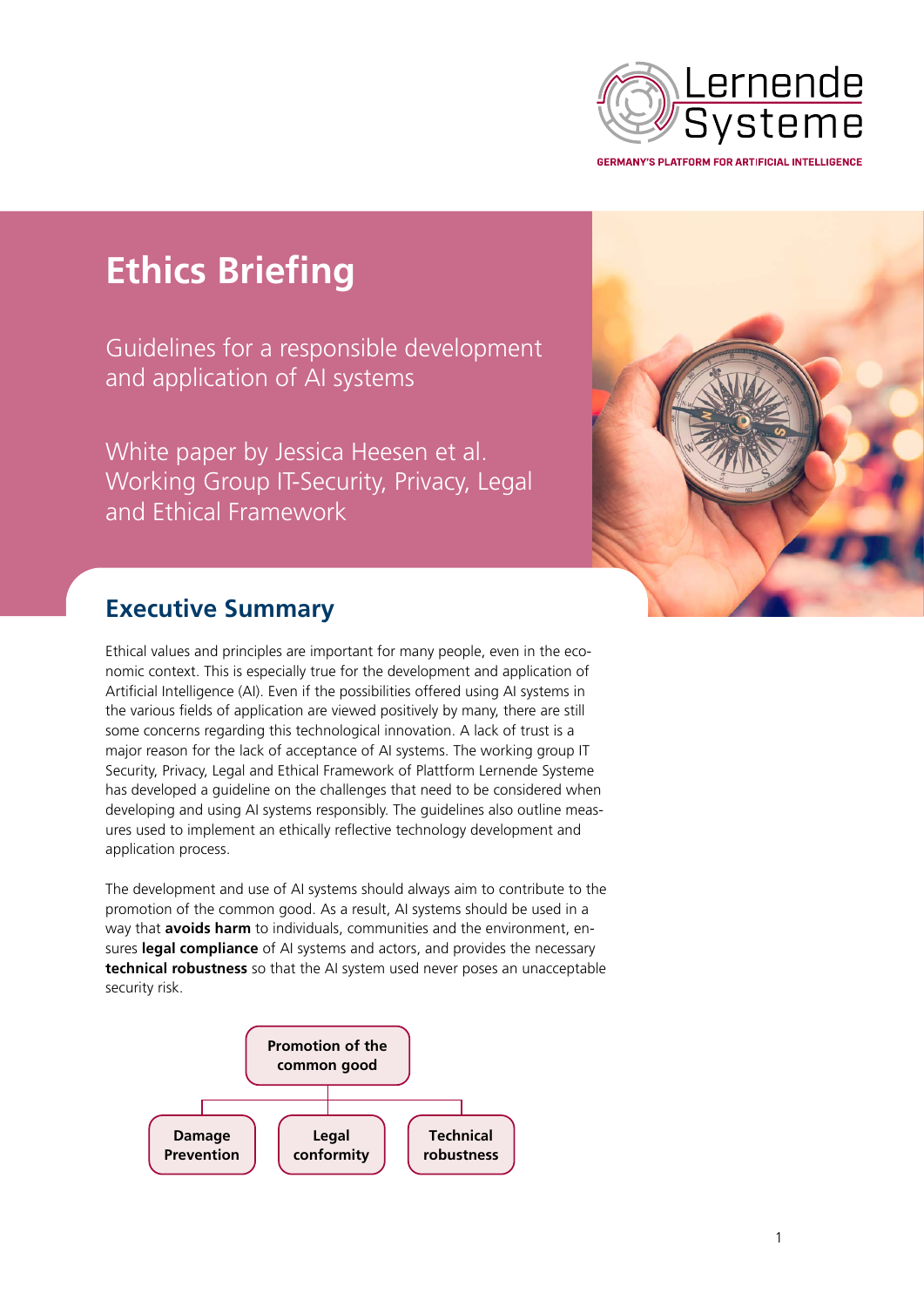Based on this, criteria for a responsible development and application of AI systems can be defined. Three superordinate categories of ethical values can be distinguished: **Self-determination**, **justice** and **protection of privacy and personality**. These values are followed by further ethical principles as well as necessary prerequisites for their realization.



**Self-determination** justifies the demand that AI systems should support human actors in the decision-making process. Necessary prerequisites for implementation are **transparency** and **traceability** as well as **open interfaces** and **system operability** regarding self-determination on the market. The principle of **justice** demands **equality before the law**, **freedom from discrimination** and **equality of opportunity**. **Fairness** in distributive justice and **sustainability** as inter-generational-rational justice are concrete examples of application. Accountability is a prerequisite for its realization. **Privacy** refers to a space that is distinct from the public sphere and is protected from external interference. With increasing use of AI, the protection of privacy becomes a major challenge. **Data minimization** and **transparency** in data collection and processing are prerequisites for privacy protection. These ethical values can be realized through concrete measures by different actors, which are presented in the following guideline: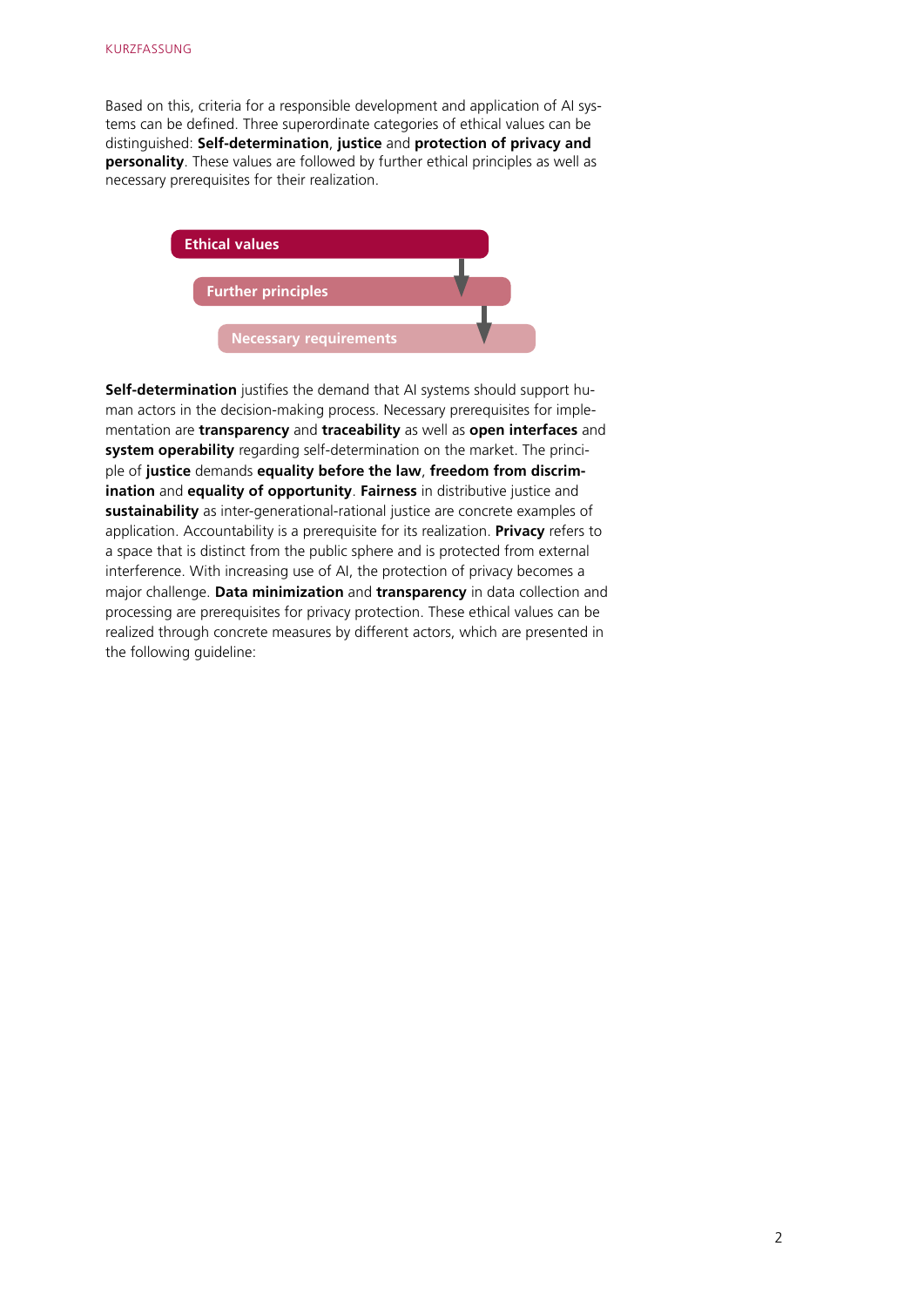| <b>Options for action for developers of AI systems</b>             |                                                                                                                                                                                                                    |
|--------------------------------------------------------------------|--------------------------------------------------------------------------------------------------------------------------------------------------------------------------------------------------------------------|
| Self-determination                                                 | Development of AI systems as explainable AI<br>Transparent communication of the use and<br>degree of autonomy of the AI<br>Development of AI-systems, which provide the<br>human being as the final decision maker |
| <b>Justice</b>                                                     | Avoidance of discriminating variables in data<br>sets<br>Establishment of control mechanisms                                                                                                                       |
| Privacy                                                            | Use of anonymized data records<br>Establishment of high security standards                                                                                                                                         |
| Options for action for providers of AI-based products and services |                                                                                                                                                                                                                    |
| Self-determination                                                 | Open communication of the use of AI systems<br>Provide training for employees                                                                                                                                      |
| <b>Justice</b>                                                     | Review of violations of principles of justice<br>through forms of self-regulation<br>Establishment of recognition and reaction<br>patterns for damage                                                              |
| Privacy                                                            | Obtaining declarations of consent for the<br>collection and processing of data and offering<br>easily understandable revocation options for<br>these<br>Use of anonymized data records                             |
| <b>Options for action for users of AI systems</b>                  |                                                                                                                                                                                                                    |
| Self-determination                                                 | Use of products that transparently mark the<br>use of AI systems<br>Selection of products that promote market<br>plurality                                                                                         |
| <b>Justice</b>                                                     | Avoiding the use of AI in areas with high<br>potential for discrimination<br>Random check of the plausibility of recom-<br>mendations of AI systems                                                                |
| Privacy                                                            | Obtaining declarations of consent for the<br><u>a se</u><br>collection and processing of data<br>Use of anonymized data records<br>ш                                                                               |
| Options for action for those affected by AI systems                |                                                                                                                                                                                                                    |
| Self-determination                                                 | Willingness to accept existing information<br>$\mathbb{Z}$<br>offers on AI systems<br>Active requesting of information offers<br>ш                                                                                 |
| <b>Justice</b>                                                     | Refrain from providing data that could lead to<br>discrimination (if possible)                                                                                                                                     |
| Privacy                                                            | Provision of data only to reputable providers                                                                                                                                                                      |
|                                                                    |                                                                                                                                                                                                                    |